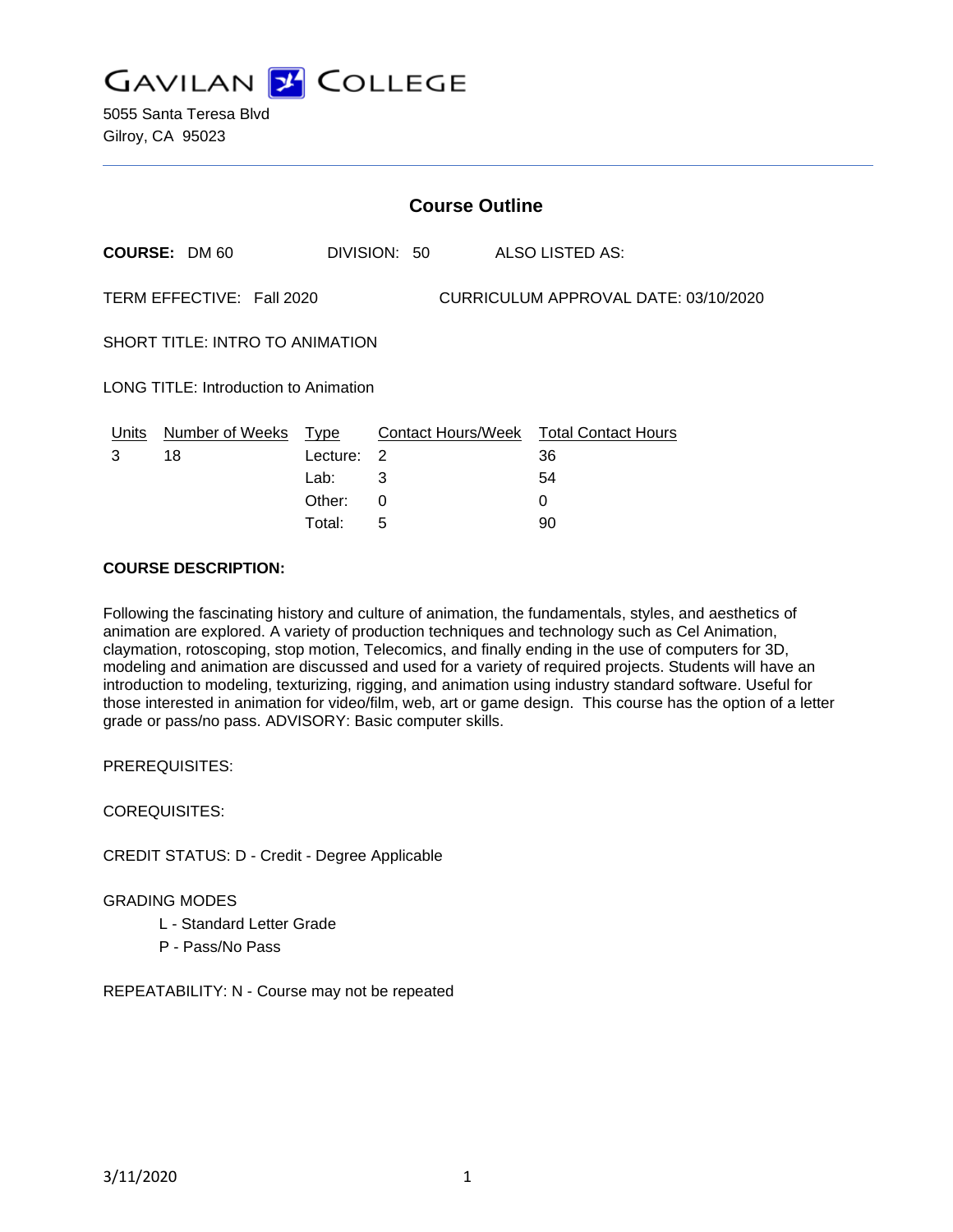SCHEDULE TYPES:

- 02 Lecture and/or discussion
- 03 Lecture/Laboratory
- 04 Laboratory/Studio/Activity
- 047 Laboratory LEH 0.7
- 05 Hybrid
- 72 Dist. Ed Internet Delayed
- 73 Dist. Ed Internet Delayed LAB
- 737 Dist. Ed Internet LAB-LEH 0.7

# **STUDENT LEARNING OUTCOMES:**

By the end of this course, a student should:

1. Write a script, develop a storyboard and produce a short animated story.

2. As a member of a small team, student will analyze an animation and discuss social, political, and technical aspects of the animation.

## **CONTENT, STUDENT PERFORMANCE OBJECTIVES, OUT-OF-CLASS ASSIGNMENTS**

Curriculum Approval Date: 03/10/2020

Lecture Content:

Week 1, 2: Lecture: (4 hours): Class introduction. What is animation? Cave drawings (108AD) to projectors (1900). Early animators and technology. The Zoetrope and related technology. Watch relevant movies.

Student Performance Objectives: Student will display understanding of course requirements and protocols, the beginnings of animation until film (late 1800s). Student will be able to write simple scenes and produce a sequential drawing and animation.

Week 3, 4: Lecture: (4 hours) 1892, from drawings on paper to drawing on film. 1910, the start of cartoons (i.e., short animations). Europe and photos of paper drawings. Russian puppet animations. Bray and Hurd start Cel animation and the industrial techniques for traditional animation. Watch example movies.

Student Performance Objectives: Student will show understanding of the development of traditional animation. Student will be able to write a short humorous cartoon story with 1 or 2 characters and produce a video using traditional animation techniques.

Week 5, 6: Lecture: (4 hours) Pre-war, 1920s to 1940s. 1923: Disney Brothers cartoon studio with Felix the Cat. Warner Brothers starts animating. 1928, synchronized sound is added. Steamboat Willy. 1930, Universal Studios produces "The King of Jazz" in Technicolor. 1933 "King Kong" is produced using Model animation. 1934, Puppet animation with limited movement and stop motion is used by George Pal too produce his popular series of Puppetoons. Some 3D animation appears using multiplane cameras and several Cel layers. 1943 The Whitney Brothers explore abstract animations on film. Many others experiment with cutout and silhouette animation.

Student Performance Objectives: Student will demonstrate knowledge of how to make cartoons, and an understanding of abstract animation, puppetoons, and the various experiments of the time. such as 3D, cutouts, and use of models. Student will produce a simple claymation or puppet animation using stop motion techniques, Student will understand the heightened reality of adding voices and effects.

Week 7, 8: Lecture: (4 hours) Pre/post World War and Propaganda: Europe/Zagreb's inspirations, and UPA's Modern animations, Fables and Cartoons mature, Asia starts over with uplifting stories Russia leans towards solid reality. Post war with "Daffy Duck," Disney returns to feature length fairy tales and Europe competes with Cinemascope and Telecomics.

Student Performance Objectives: Student will understand the power film animation can play on influencing a society. Student will display understanding how animated stories are influenced by human tragedy (i.e., second World War). Student will be able to write a propaganda piece, construct the steps to produce an animation for directly influencing human behavior.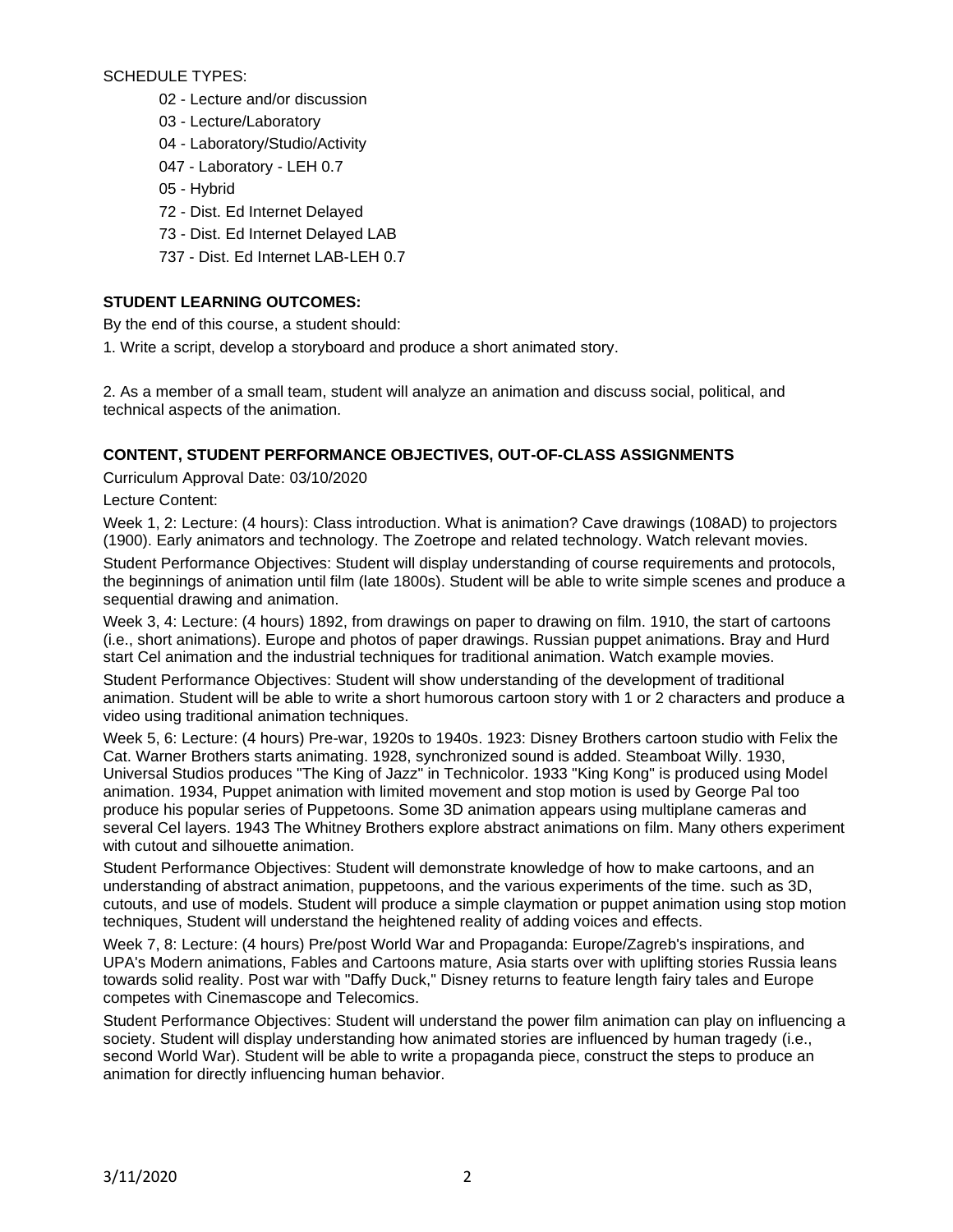Week 9, 10: Lecture: (4 hours) 1955-1958: Canada's National Film Board produces documentary and educational Animations. "Neighbors" animated series uses live actors changing positions 24 times (frames) a second. 165 episodes of Telecomics are produced by Disney. They are the first ever animations produced for TV. Industry starts using animation for science training and diagrams. "Animal Farm" by George Orwell is released as an animated story. Europe studios copy Disney to produce Post Depression animation, while Asia goes commercial and artistic. 1956-1960: Animations for television include Hana Barbara cartoons. TV commercials get animated. Animation Festivals spring up as animation becomes an art form. Asian animation industry begins TV animation for kids. Puppets are now used and looped cycles for movement are now common

Student Performance Objectives: Student will understand the role TV technology plays in the progression of animation art. Student will be able to create, write a short comedic story, and produce a Telecomic. Student will display understanding of animal cyclic movement, such as walking, running, climbing stairs, galloping, etc.

Week 11-13: Lecture: (6 hours) 1961-1970: There is an International Explosion of Animation Art. More TV animated stories focus on Hero comics. Disney Studios doesn't have Walt. The Whitney brothers experiment with electronic generated abstract animation. The Hubleys produce animation with humanitarian, deeper understanding stories to elevate vision. Underground animation is common and Europe gives the world "Yellow Submarine." Frame by Frame technique becomes the style. Soviet animation expands and matures. Zagreb studios produce animated stories for adults. Asia explodes with Anime. 1971-1979: Ralph Bakshi produces animations for adults. These include Fritz the Cat, Lord of the Rings, and other X and R rated features for the college crowd, literate adults. Saturday morning TV animations for kids start. Independent studios increase. Europe produces adventures in science fiction. "Monty Python" or expect the unexpected, appears on TV. Asia produces more to adults, uses puppets, and releases an anti-nuclear film.

Student Performance Objectives: Student will understand his/her feelings about animations when watching them. Student will laugh while watching "Monty Python's Flying Circus." Student will understand why comic books are commonly made into animated films. Student will display knowledge of how to make an animation with puppets, Using animation, student will be able to illustrate a scientific or mathematical concept.

Week 14, 15: Lecture: (4 hours) The 1980s and beyond: The old guard retires while new styles, techniques, ideas, and computer animation take hold. In 1982 "Tron," and the "Little Mermaid," use computer animation. John Lasseter at Steve Jobs, Pixar in California produces the worlds first totally animated film, "Toy Story" which wins an Academy award. Renderman software was developed by the studio and is still used by many studios today. Special character animation is commonplace. Limited animation which has characters with no expression appears. MTV animated music videos appear.

Student Performance Objectives: Student will display knowledge of MTV animation styles and techniques. Student will understand knowledge of history of computer generated images used for animation and especially for characters. Student will display knowledge of the steps (i.e., modeling, texturizing, rigging, and animating) needed to develop and animate a character.

Week 16-17 Lecture: (4 hours) 3D animation techniques. Rendering and transcoding for web and TV display. Review.

Week 18 Final Examination and project presentations (2 hours)

Lab Content:

Week 1, 2:

Lab: (6 hours) Write a very short story for animating. Construct a cave drawing with movement. Write another story scene sequence playable on a Zoetrope or flip book.

## Week 3, 4

Lab: (6 hours) Write a humorous scene with 1 or 2 characters, draw on paper the animated sequence cartoon with 60-100 frames. Photograph or scan in B/W and make the animated sequence into a playable movie (using Quicktime or simple video editing software).

## Week 5, 6:

Lab: (6 hours) Write a short story sequence, storyboard, and realize it using stop motion of clay figures and/or stuffed animals. Add a sound track with voices and effects.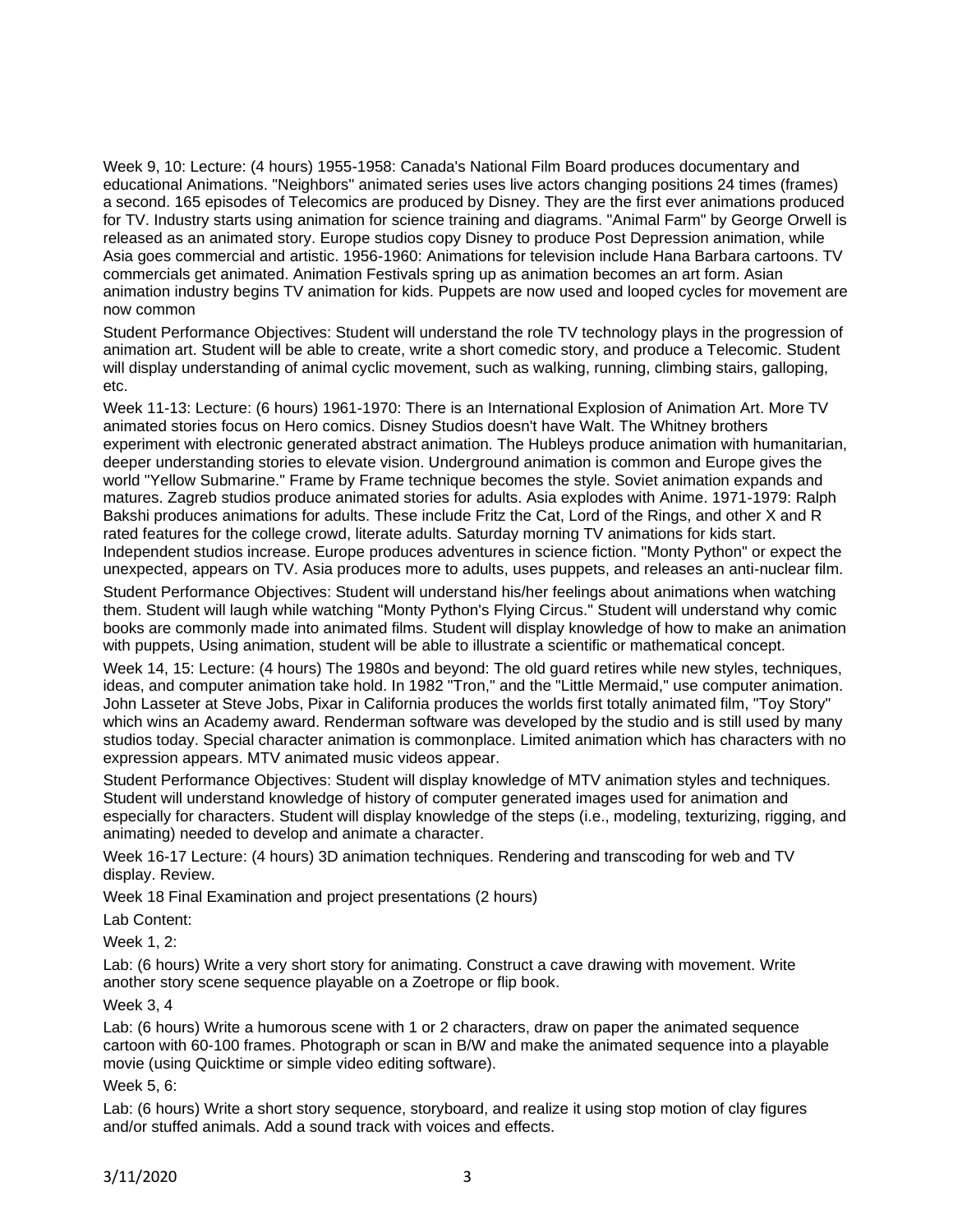## Week 7, 8:

Lab: (6 hours) Write a short propaganda animation using a contemporary topic. Create an Animation by drawing frames either electronically or scanning paper drawings.

#### Week 9, 10:

Lab: (6 hours) As a team, write a short comedic story and create a set of comic frames. Arrange them in time, add sound and video to make a Telecomic for TV or web site. Study Muybridge's research and photos of cyclic movement and incorporate a few examples in your Telecomic

#### Week 11-13:

Lab: (9 hours) Create a short animation illustrating a scientific or mathematical process. As a team, create and produce a short animation using puppets.

Week 14, 15:

Lab: (6 hours) As a team, write a short story with two simple characters (not human), storyboard, and produce a 3D animation with CGI characters video. Add a voiceover and a music track.

Week 16, 17

Lab: (6 hours) Finish animated story project.

## **METHODS OF INSTRUCTION:**

Demonstrations, lectures, and study of artistic material either live or online. Readings on subject in homework assignments. Students will work through exercises, produce periodic projects, and realize a comprehensive final project demonstrating learned concepts and techniques.

## **OUT OF CLASS ASSIGNMENTS:**

Required Outside Hours: 72

Assignment Description: Out of Class Assignments: watch linked movies of animations, participate in discussions, read text, complete homework assignments, complete assigned animation projects.

## **METHODS OF EVALUATION:**

Writing assignments Percent of total grade: 20.00 % Writing assignments: 20% - 30% Written homework Reading reports Other: Storyboards Problem-solving assignments Percent of total grade: 40.00 % Problem-solving demonstrations: 40% - 60% Exams Other: projects development Skill demonstrations Percent of total grade: 10.00 % Skill demonstrations: 10% - 20% Class performance exams Objective examinations Percent of total grade: 20.00 % Objective examinations: 20% - 25% Multiple choice True/false Matching items Completion Other methods of evaluation Percent of total grade: 0.00 %

## **REPRESENTATIVE TEXTBOOKS:**

Maureen Furniss. A New History of Animation. Thames & Hudson,2016. ISBN: 978-0500292099 Reading Level of Text, Grade: 12+ Verified by: Microsoft Word